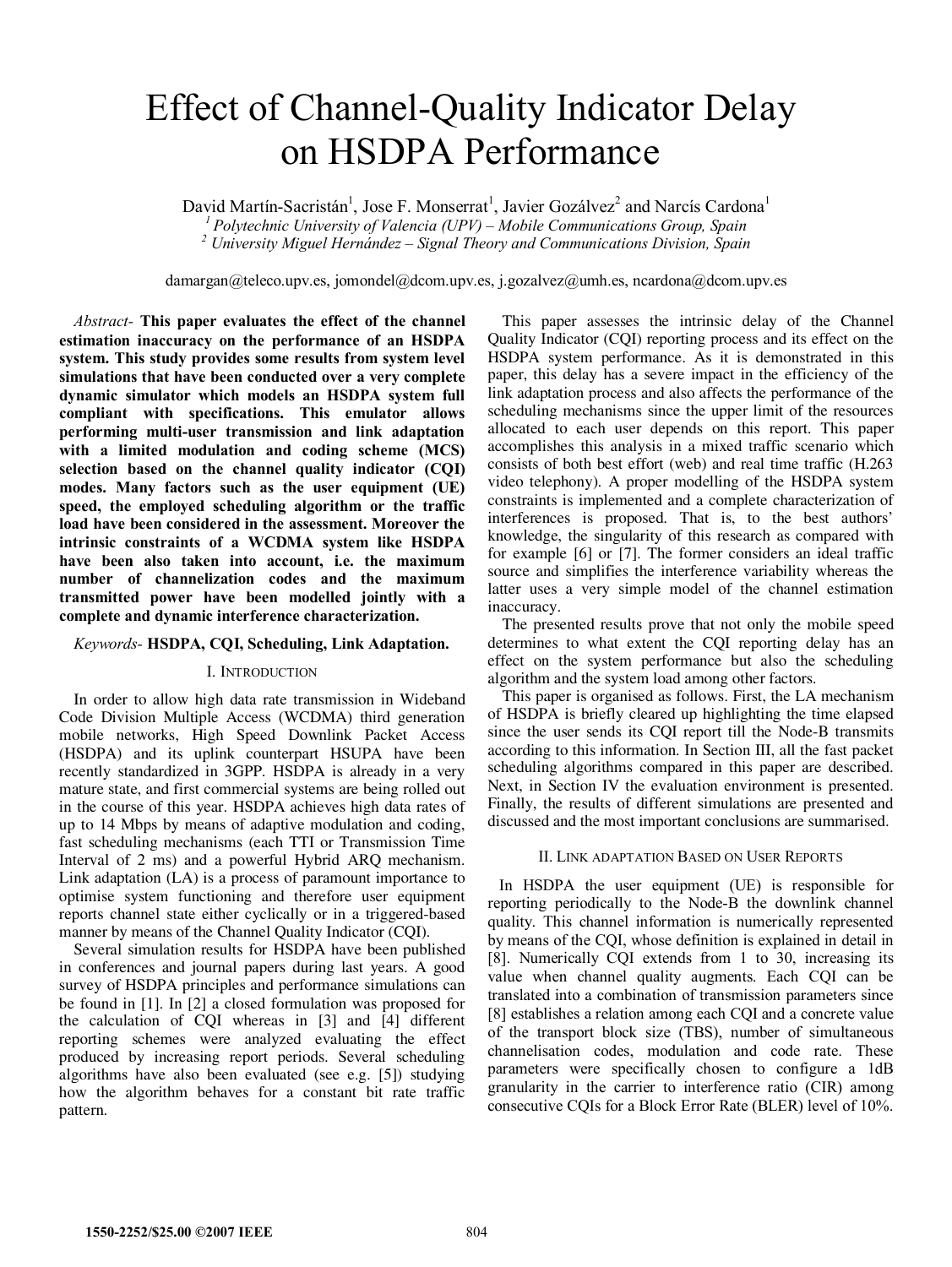As the channel state information is provided by the UE to the Node-B there is a non-negligible delay between channel estimation and the reception of this information in the Node-B. Moreover, some time pass since the Node-B receives the CQI until it uses this information in the LA and scheduling mechanisms. Besides, at least 2 slots more pass until the UE begins to receive the data scheduled in the Node-B due to the constant delay between the HS-SCCH channel which signals the start of data transmission and the HS-PDSCH which handles the data. The whole delay is around 6 ms, that is to say, three TTIs.

All of the previous delays are inherent in the HSDPA functioning and hence are not controllable. This paper deals with the only delay which can be controlled by the system, i.e. the reporting period delay.

In general, the higher the reporting delay is the higher inaccurate the channel estimation is. This inaccuracy depends on how the channel and therefore the CIR level vary in the time domain. This paper assesses the effect of this inaccuracy on the system performance depending on different factors as for example the scheduling algorithm employed.

### III. FAST PACKET SCHEDULING

Fast packet scheduling performed in Node B is one of the main features of HSDPA. Its implementation is not specified and investigation in this field can provide a great differentiation among different HSDPA systems.

In each TTI the scheduler makes a decision about to which UEs the Node-B will transmit in the next TTI and the characteristics of this transmission (TBS, number of channelization codes, code rate and power).

The scheduling decision is made taking into account a list of candidate UEs which have data to be delivered in the Node-B buffer. The scheduler can differentiate if these data are new or are waiting for retransmissions, giving a highest priority to retransmissions. A maximum number of code multiplexed users is fixed 'a priori' in the simulations, setting a limit to the number of multiplexed UEs in each TTI.

Category 10 UEs have been considered, which are the most flexible equipments, and only 30 modes of transmission, those corresponding to the 30 modes defined by the CQI table for this category, are employed. In spite of this restriction, the number of modes is enough to correctly consider the flexibility of HSDPA. Moreover, it has been demonstrated that such a resource allocation model can be more robust to the channel estimation inaccuracy than a more flexible one when the channel estimation inaccuracy is within some limits [7].

In this paper two kinds of resource allocating schemes are analyzed. The former does not guarantee any quality of service (QoS) since it employs scheduling algorithms that are not QoS aware. The latter is based on separating different types of services what can preserve real time services from best effort services.

Within the first group some classic scheduling algorithms such as Round Robin, Max-CIR and Proportional Fair are evaluated. Depending on the algorithm, a different prioritising scheme is established among the scheduling candidates. Round Robin scheduler prioritises users with an oldest last serving time, MaxCIR gives priority to the users with the highest last reported CQI (the best channel quality) while Proportional Fair prioritises users with the highest fairness factor ( *Ff* ) in the current time interval *k* defined as:

$$
Ff_i(k) = R_i(CQI(k))/\overline{R_i(k)}
$$
 (1)

where  $R_i$  (*CQI(k)*) is the maximum data rate that UE *i* can transmit provided the last reported CQI and  $\overline{R_i}(k)$  is the mean data rate of the UE *i* in the time *k*, which is updated every TTI the UE has data waiting for transmission in the buffer according to the next formula:

$$
\overline{R_i(k)} = \left(1 - \frac{1}{T}\right) \overline{R_i(k-1)} + \left(\frac{1}{T}\right) R_i(k) \tag{2}
$$

where *T* is the number of TTI considered in the averaging period,  $\overline{R(k)}$  is the updated mean rate,  $\overline{R(k-1)}$  is the old mean rate and  $R_k(k)$  is the last instantaneous data rate.

Once the candidate list has been ordered the scheduler allocates resources. Generally the retransmissions are first served and afterwards the new transmissions if there are codes and power left. The scheduler processes a lot of information to make a decision as for instance the channel estimation reported by each user, the buffer size, the power available in the Node-B for transmission and, what is more important, the difference between this quantity and what the UE considered in the channel estimation.

Once a user has been served, the process is repeated with the next UE in the prioritised list until there is no more power or codes left. The objective of this scheme is to allocate the minimum power and the most efficient combination of transport block size and code rate to ensure a block error rate (BLER) of around 10% if possible.

All the afore-mentioned scheduling algorithms belong to the first group and provide a more or less good performance when handling best effort traffic but, in order to fulfill the QoS of real time (RT) users, other strategies must be considered. Therefore, another kind of resource allocating schemes is needed. The simplest option is to serve first the RT users and later the best effort traffic. This scheme is able to maintain the QoS for RT users if a call admission control (CAC) mechanism prevents congestion in the cell. This simple differentiation of services provides great results when considering a mixed scenario with RT and best effort users as compared with the case in which there is not differentiation. This aspect is clearly appreciated in the results presented in section V.

#### IV. EVALUATION ENVIRONMENT

To conduct this investigation an evolved version of the emulator presented in [9] has been employed, emulating HSDPA packet data transmission.

The simulator models a multi-tier macrocellular architecture with one hexagonal central cell with radius of 2800 or 1000 meters and 3 additional cell tiers. Simulations are only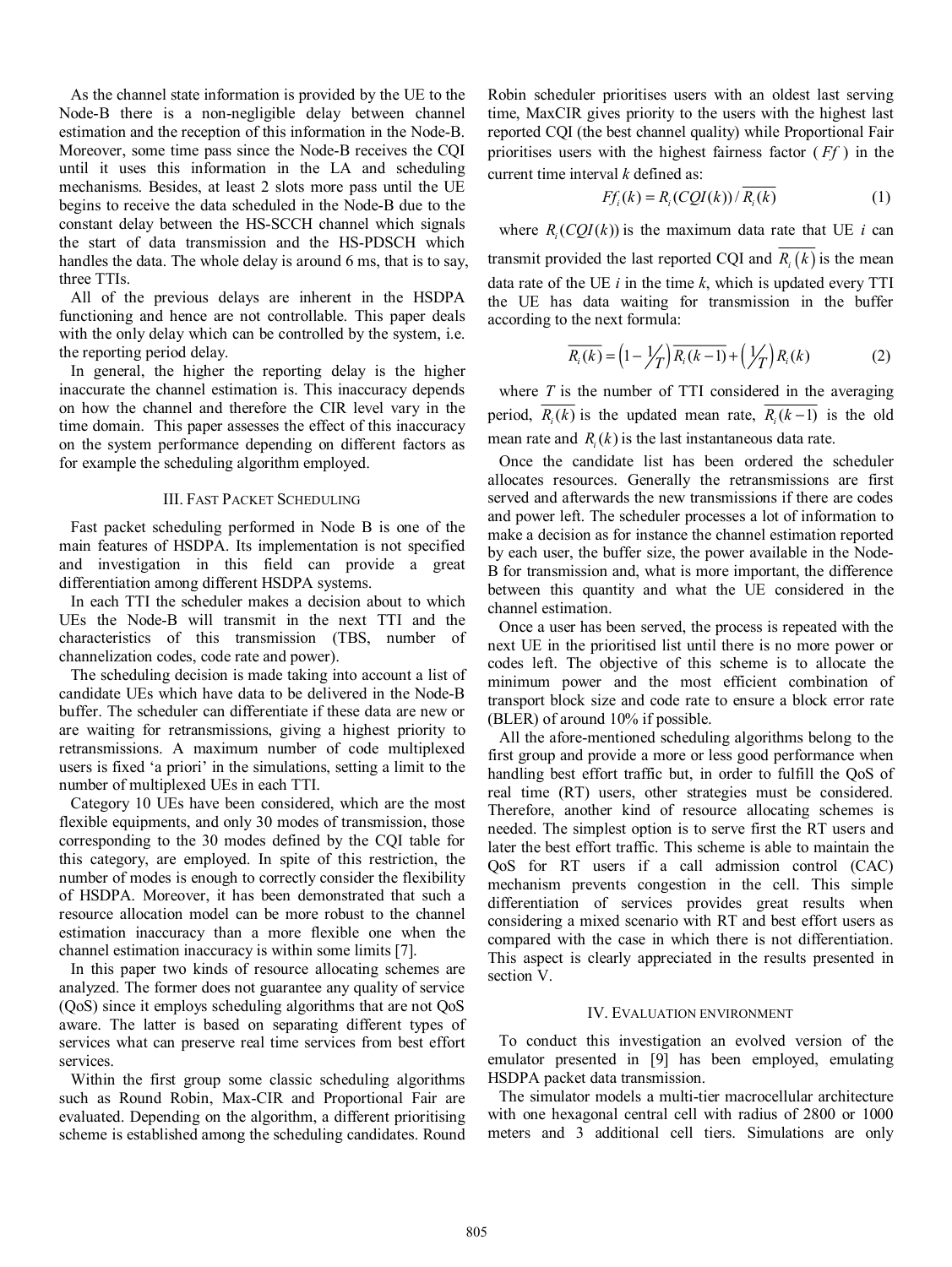conducted in downlink since HSDPA is specific of this direction. Users are on the move within the cell radius.

The available number of codes has also been carefully taken into account, and the same assumptions as in [10] have been made, assuming a value of 1 for the soft handover overhead. The maximum number of HS-SSCH codes has been set to 4, therefore code multiplexing of 4 users per TTI is allowed.

The HARQ mechanism of HSDPA has been implemented in a very realistic way. A stop and wait (SAW) protocol with 6 parallel processes has been considered in order to control the transmission to each UE.

The available power is modelled assuming a power consumption for the non data channels of HSDPA according to that used in [10]. The total Node-B power is 43 dBm.

Channel modelling comprises path loss, shadowing and also fast fading. Fast fading modelling is quite important when considering technologies, such as HSDPA, that base their radio operation on link adaptation techniques.

Intra-cell interference on a CDMA system is modelled by means of an orthogonality factor, which is usually denoted as  $\alpha$ . In absence of multi-path fading, the codes are perfectly orthogonal and therefore  $\alpha = 1$ . In the worst case  $\alpha = 0$ , meaning that orthogonality is entirely destroyed. Typical values of  $\alpha$  are between 0.4 and 0.9. In this research a value of 0.8 has been chosen. Thus, the HSDPA carrier to interference (*CIR*) level can be expressed as follows:

$$
CIR_{HSDPA} = \frac{\frac{P_i}{L_p^{ii} \cdot L_s^{ii}} \psi_i}{\frac{(P_{ti} - P) \cdot (1 - \alpha)}{L_p^{ii} \cdot L_s^{ii}} \psi_i + \sum_{j \in \Omega} \frac{P_{tj}}{L_p^{ii} \cdot L_s^{ii}} \psi_j + N_0 \cdot W} \tag{3}
$$

where  $P_i$  is the addition of the power transmitted in all the channels allocated by the reference cell to the user of interest,  $P_{Ti}$  is the total power transmitted by the reference cell,  $\Omega$  is the set of cells interfering the user and  $P_{Tj}$  is the total power transmitted by these interferers. In this expression, the parameters  $P_{Ti}$  and  $P_{Tj}$  also include the base station power reserved for other channels different from the HSDPA High Speed Downlink Shared Channel (HS-DSCH).

The simulation tool models all the interfering paths from each interfering base station to each UE. Other investigations consider a fixed level of interference coming from other cells or a fixed ratio between other cells interference and own cell interference. The more realistic approach implemented in this work allows a more accurate modelling of the interference variability and therefore of the channel quality variability. This accurate modelling is of paramount importance to assess the system performance most of all when radio access technologies based on link adaptation, as for instance HSDPA, are under consideration.

In the simulations presented in this paper several look-up tables (LUT) CIR vs BLER have been employed, one for each CQI value. These LUT are obtained from the European Network of Excellence NEWCOM [11].

In these LUTs it is also included the effect of the HARQ retransmissions with chase combining. In order to decide if a single block is correctly decoded or not the simulator computes

the experienced CIR of this block in each slot of a TTI. After completing the transmission of a whole transport block, the three associated CIR values are averaged and a single  $CIR_{avg}$ value is obtained, which represents the quality experienced by the transport block. A LUT is employed to map the CIR value in a BLER value and to decide whether a block is correctly received. When a transport block is received in error, it is not discarded but stored in the receiver buffer and combined with retransmissions according to a specific method. The employed simulator uses the Chase Combining (CC) scheme in which retransmitted blocks are identical to that of the first transmission.

In the simulator web traffic has been modelled as a best effort traffic source. The web browsing service has been modelled as in [12]. It follows an ON/OFF pattern and a rate of around 55 kbps per user is expected due to the chosen parameters in [12]averaging over a long period of time.

Real-time services have also been included in the simulations through the emulation of real-time H.263 video transmissions following the model presented in [13].

#### V. SYSTEM PERFORMANCE

A meticulous simulation study has been carried out to assess the joint effect of CQI delay and processing and scheduling. Moreover different scenarios have been considered varying user speed and traffic patterns. The user speed is 3 km/h for the pedestrian users and 50 km/h for the vehicular users.

#### *A. Performance with Saturated Traffic Sources*

Initially, to determine the maximum cell capacity of the HSDPA system, users are simulated considering their traffic sources saturated. Each user has always 80 kbits pending for transmission in the serving Node-B buffer.

Regarding the cell throughput, the MaxCIR algorithm should achieve the highest performance since it allocates more resources to the users with the best channel quality, i.e. users with the highest available data rate. This fact can be observed in Table 1 and Table 2, which show the mean cell throughput for the MaxCIR, RR and PF algorithms. The cell throughput is defined as the total amount of bits correctly received per second in a cell. Both tables summarise the results obtained after 1800 seconds of system emulation with 15 users randomly distributed in the cell. Clearly the MaxCIR algorithm outperforms the other algorithms while the RR scheduler obtains the worst results as expected.

In addition, the relation between the CQI reporting period and the cell throughput is clarified in Table 1. It can be appreciated a reduction in the cell throughput when the reporting period increases. This effect is due to the fact that the CIR level changes dynamically due to the user movement, shadowing and fast fading and additionally due to the non negligible interference variability. Given that the reporting period increment is near milliseconds and the interference variability is highly reduced in a saturated scenario, the fast fading changeability is the most important factor which justifies the reduction in the cell throughput. This difference is higher in the pedestrian scenario than in the vehicular one. For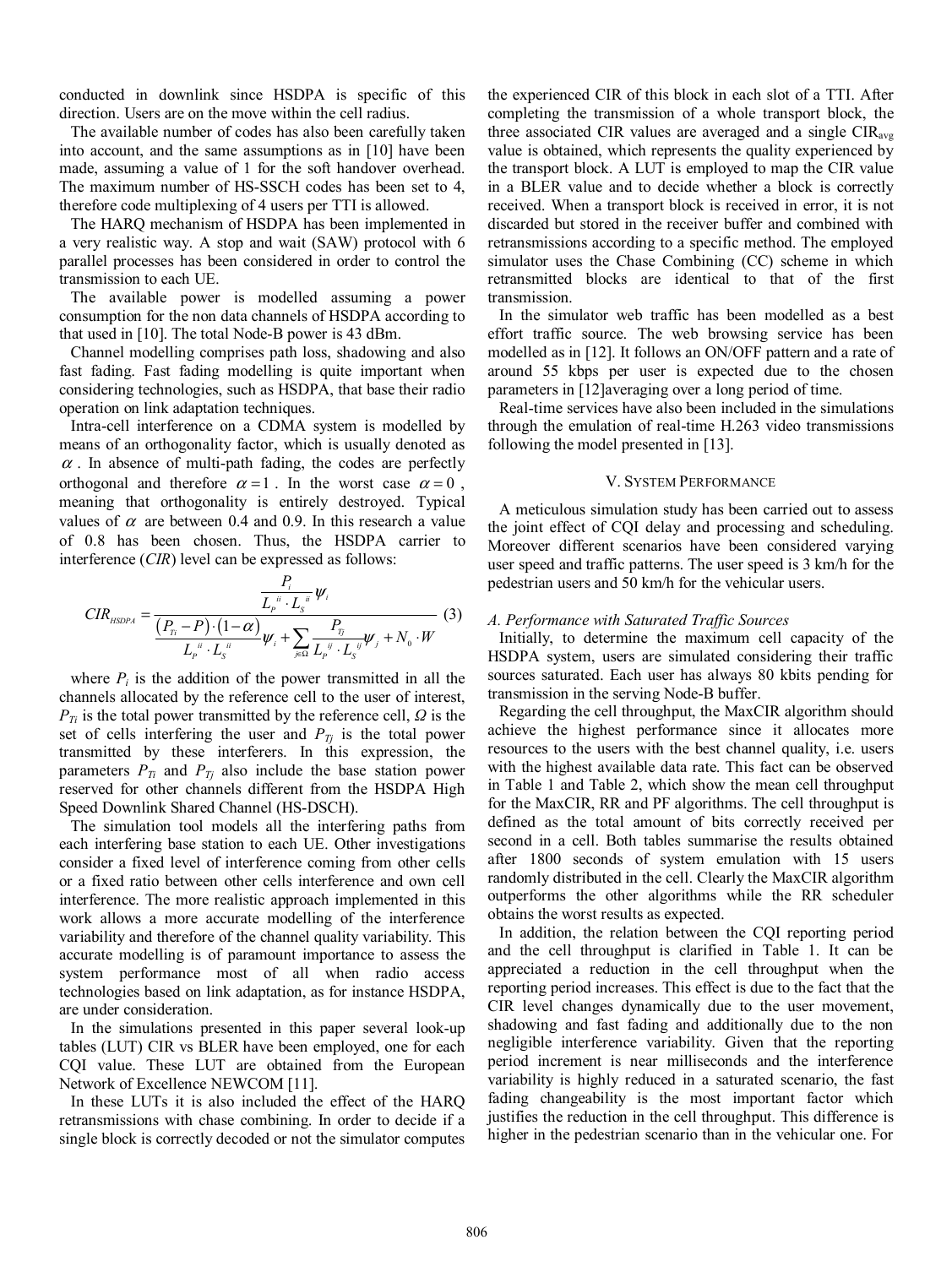example, the difference in throughput is between 7% and 14% for the pedestrian case and between 0.2% and 3% for the vehicular case. This effect can be explained regarding the channel coherence time. In case of pedestrian users, fast fading is uncorrelated after 32ms whereas for vehicular users this time is reduced down to 2 ms. For this reason, in a vehicular scenario the reporting period increment has not a relevant effect on the system performance since already with 2ms the fast fading is uncorrelated and only the rest of factors, with slower variability, affect the inaccuracy of the channel estimation.

TABLE I. CELL THROUGHPUT IN MBPS FOR 1000M CELL RADIUS

|                              | pedestrian  |    |    | vehicular   |    |                                           |
|------------------------------|-------------|----|----|-------------|----|-------------------------------------------|
| CQI reporting<br>period (ms) | <b>MCIR</b> | PF | RR | <b>MCIR</b> | PF | <b>RR</b>                                 |
|                              |             |    |    |             |    | 8.1466 4.6822 4.2911 7.5443 4.7024 4.1867 |
| 256                          |             |    |    |             |    | 7.6087 4.1181 3.6732 7.5286 4.5412 4.1783 |

## *B. Performance with Best Effort traffic.*

In the next scenario only web browsing users are considered. The study is focused in the effect of the CQI reporting period depending on the number of users, the scheduling algorithm and the user speed.

Table 2 collects some significant results in terms of the normalized delay experienced in the transmission of each web object when the MaxCIR algorithm is used. The normalized delay is defined as the delay in milliseconds required for transmitting one kbit of information. The mean value and the 95th percentile are shown in the Table. It can be observed that the higher the reporting period the higher the normalized delay, that is to say, the system performance is deteriorated since a higher normalized delay means more time to transmit the same data. Besides, increasing the number of users entails a higher normalized delay what is quite obvious in interference-limited systems as HSDPA. Moreover, these results reinforce the idea stated before, that is, in case of a vehicular scenario the degradation experienced with increasing reporting periods is greater when the interference variability is higher, i.e. when more users are active in the cell.

The Table 3 compares the performance of the three scheduling algorithms with a fixed number of users. The MaxCIR algorithm provides the best results in the pedestrian scenario. PF improves the RR performance since its functioning is channel state aware and hence it can take advantage of the good channel estimation. In spite of the greater fairness of PF as compared with MaxCIR, in this scenario with 30 users it is not enough to improve the MaxCIR performance in terms of delay. On the other hand, in the vehicular scenario all the algorithms suffer degradation in their performance, more pronounced in the case of the MaxCIR algorithm since this algorithm is totally channel state dependant and in the vehicular environment the channel estimation present lower accuracy. Again the degradation with increasing reporting periods is lower in the vehicular scenario for all the algorithms.

## *C. Performance with RT traffic.*

To measure the level of QoS for the H.263 users, the user satisfaction concept (US) is introduced representing the percentage of H.263 frames transmitted before the next video frame is generated. The scenario for RT traffic considers a fixed number of 8 H.263 users transmitting at 64 kbps and moving in a cell with a radius of 2800m. Figure 1 shows the results after 2 hours of simulation for RR and MCIR algorithms. The set of simulated CQI reporting periods is 2, 8, 16, 32 and 64 ms.

From the results it can be concluded that the MaxCIR algorithm outperforms the functioning of the RR for the simulated environment in both the pedestrian and the vehicular scenarios. It is worth noting that the user satisfaction decreases as the reporting period increases but in a different way depending on the mobility. In the pedestrian scenario the slope is more pronounced than in the vehicular scenario.

TABLE II. NORMALIZED DELAY FOR MAXCIR ALGORITHM

| Users | N. of CQI reporting<br>period (ms) |       | pedestrian<br><b>MCIR</b> | vehicular<br><b>MCIR</b> |        |  |
|-------|------------------------------------|-------|---------------------------|--------------------------|--------|--|
|       |                                    | mean  | 95%                       | mean                     | 95%    |  |
|       | $\overline{c}$                     | 11.13 | 23.01                     | 10.30                    | 41.85  |  |
| 20    | 16                                 | 13.56 | 26.83                     | 11.10                    | 44.16  |  |
|       | 64                                 | 15.53 | 31.27                     | 11.60                    | 49.61  |  |
| 30    | $\overline{c}$                     | 15.84 | 29.36                     | 15.60                    | 70.34  |  |
|       | 16                                 | 17.63 | 34.22                     | 15.47                    | 71.15  |  |
|       | 64                                 | 20.07 | 39.00                     | 17.85                    | 84.50  |  |
| 50    | $\overline{2}$                     | 27.53 | 45.16                     | 24.35                    | 126.90 |  |
|       | 16                                 | 28.86 | 48.97                     | 28.10                    | 144.40 |  |
|       | 64                                 | 30.24 | 51.02                     | 30.62                    | 156.45 |  |

TABLE III. 95TH PERCENTILE OF THE NORMALIZED DELAY

|       |                                                         | pedestrian                          |  | vehicular |                                     |  |    |
|-------|---------------------------------------------------------|-------------------------------------|--|-----------|-------------------------------------|--|----|
| Users | $N. of \overline{CQI} reporting MCIR PF$<br>period (ms) |                                     |  |           | RR MCIR PF                          |  | RR |
|       |                                                         |                                     |  |           | 29.36 32.99 36.55 70.34 51.90 44.89 |  |    |
| 30    | 16                                                      |                                     |  |           | 34.22 34.52 42.43 71.15 52.03 45.92 |  |    |
|       | 64                                                      | 39.00 45.12 49.22 84.50 52.98 48.32 |  |           |                                     |  |    |



Figure 1. User satisfaction vs CQI reporting period with 8 H.263 users at 64 kbps for RR and MaxCIR algorithms